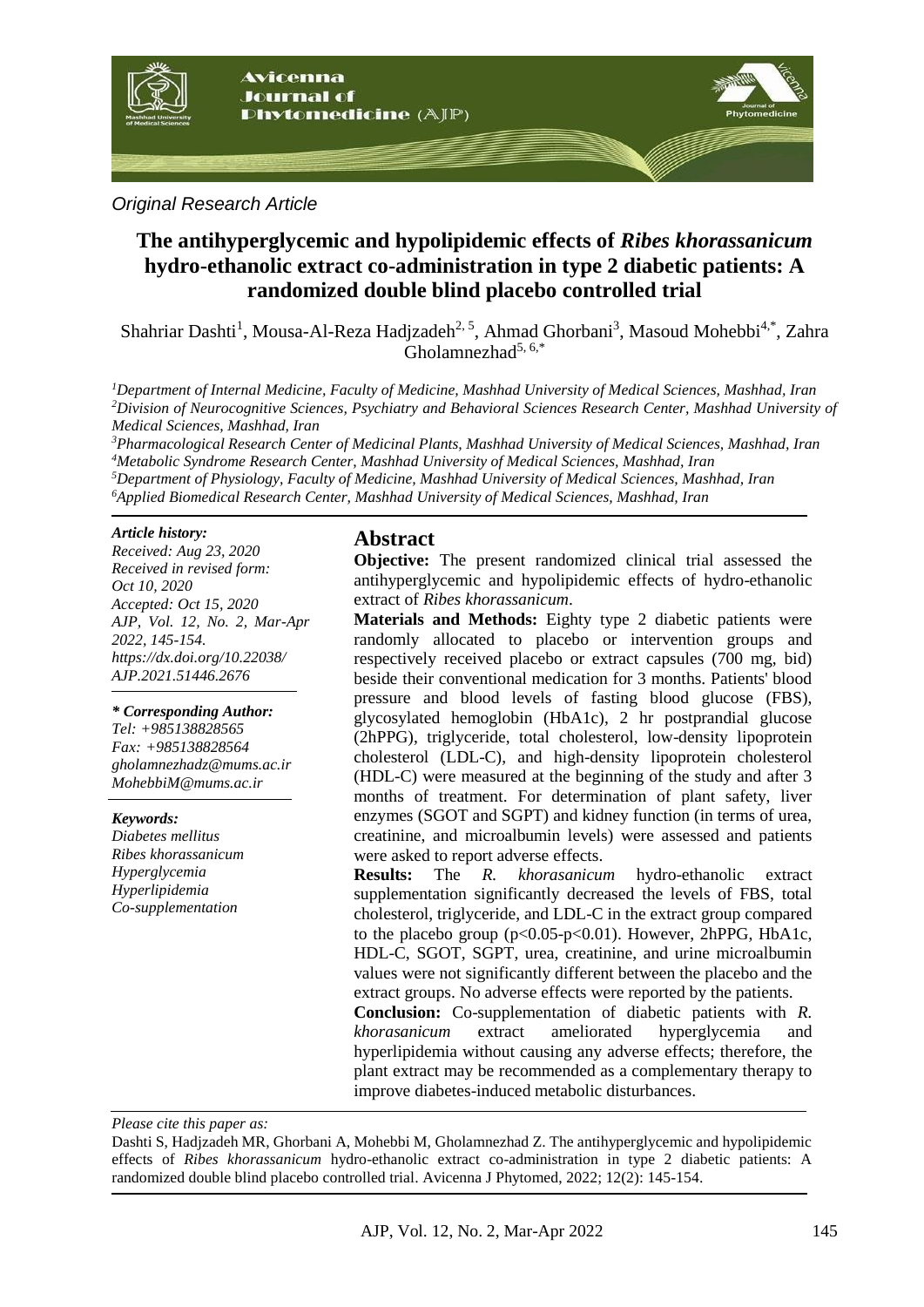# **Introduction**

Diabetes mellitus is a common metabolic disease with long-term disabling complications which decrease patients' quality of life while increasing the risk of various diabetes-associated morbidities and even mortality (Baena-Diez et al., 2016). Diabetes is regarded as one of the major health problems worldwide because of its high prevalence (463 million by 2019) which is estimated to increase by 25% in 2030, and costly treatment (Saeedi et al., 2019). In type 2 diabetic patients, chronic hyperglycemia and metabolic disturbance lead to macro and micro vascular damages which induce cardiovascular dysfunction, nephropathy, retinopathy, and neuropathy. Therefore, complications including heart attacks, stroke, kidney failure, blindness, lower limb amputation, and premature death are common in diabetic patients with uncontrolled metabolic homeostasis (Hippisley-Cox and Coupland, 2016; Karuranga and Duke, 2018). Among such consequences, renal disease and cardiovascular complications effectively reduce the quality of life and lifespan of patients (Garg et al., 2020). Although several medications have been prescribed for management of diabetes and glycemic control, their long-term efficacy and safety are under debate. Therefore, combination and adjunct therapy with new drugs and herbal product have been proposed for achieving glycated hemoglobin (HbA1C) target level below 7% and reducing diabetes complications (Garg et al., 2020; Governa et al., 2018).

In recent decades, medicinal plants have been examined for antihyperglycemic, antihyperlipidemic and cardio/renoprotective activities in experimental and clinical studies (Fatehi-Hassanabad et al., 2005; Sotoudeh et al., 2019). "*Ghareghat*" (Persian name) with the scientific name *Ribes khorasanicum* (*R. khorasanicum*) is a native and endemic medicinal plant spices in north of Khorasan Razavi province, Iran, which belongs to the family of Grossulariaceae (Saghafi and Assadi,

1996). In Iran, the genus *Ribes* has four identified taxonomic spices including the *Vaccinium arctostaphylos* L., *Ribes biebersteinii* Berland., *Ribes khorasanicum* F. Saghafi and Assadi, *Ribes orientale* Desf. (Joharchi and Amiri, 2012). *R. khorasanicum* shrubs grow land stretches from Kalat to Dargaz, Laein to Ors Nahalestan, and on heights of Hezar Masjed. The locals use *R. khorasanicum* for treatment of gastrointestinal complications and lowering blood pressure and blood glucose. In traditional medicine, Ghareghat's fruit seeds and leaves are recommended as a herbal remedy for diabetes, hyperlipidemia and hypertension (Mir Heidar, 2004), and few experimental studies have been performed to study these effects (Adibi et al., 2007; Gholamnezhad et al., 2021; Hamounpeima et al., 2019). Phytochemical evaluation of the plant flowers and ripe and unripe fruits has revealed the presence of phenolic, flavonoid, saponin, tannin, and alkaloid compounds with effective antimicrobial properties (Adibi et al., 2007). Recently total flavonoid, phenolic, anthocyanin, and soluble and insoluble hydrocarbons contents, as well as the antioxidant activity of *R. khorasanicum* were determined. The main antioxidant phenolic compound in the *R. khorasanicum* is anthocyanin (Taghavizadeh Yazdi et al., 2018). Several studies have demonstrated the protective roles of flavonoids and anthocyanins against diabetes, insulin resistance, hyperlipidemia, cardiovascular disease, and cancer (Belwal et al., 2017; Latti et al., 2009; Turrini et al., 2017).

The anti-diabetic and antihyperlipidemic effects of other taxonomic identified spices of Ghareghat were demonstrated in both animal experimental models and human studies (Zolfaghari et al., 2015). The antihypertensive and metabolic effects of Caucasian whortleberry or *Vaccinium arctostaphylos* (*V. arctostaphylos*) have been demonstrated in animal and human studies. Treatment of diabetic rats with *V. arctostaphylos* fruit ethanolic extract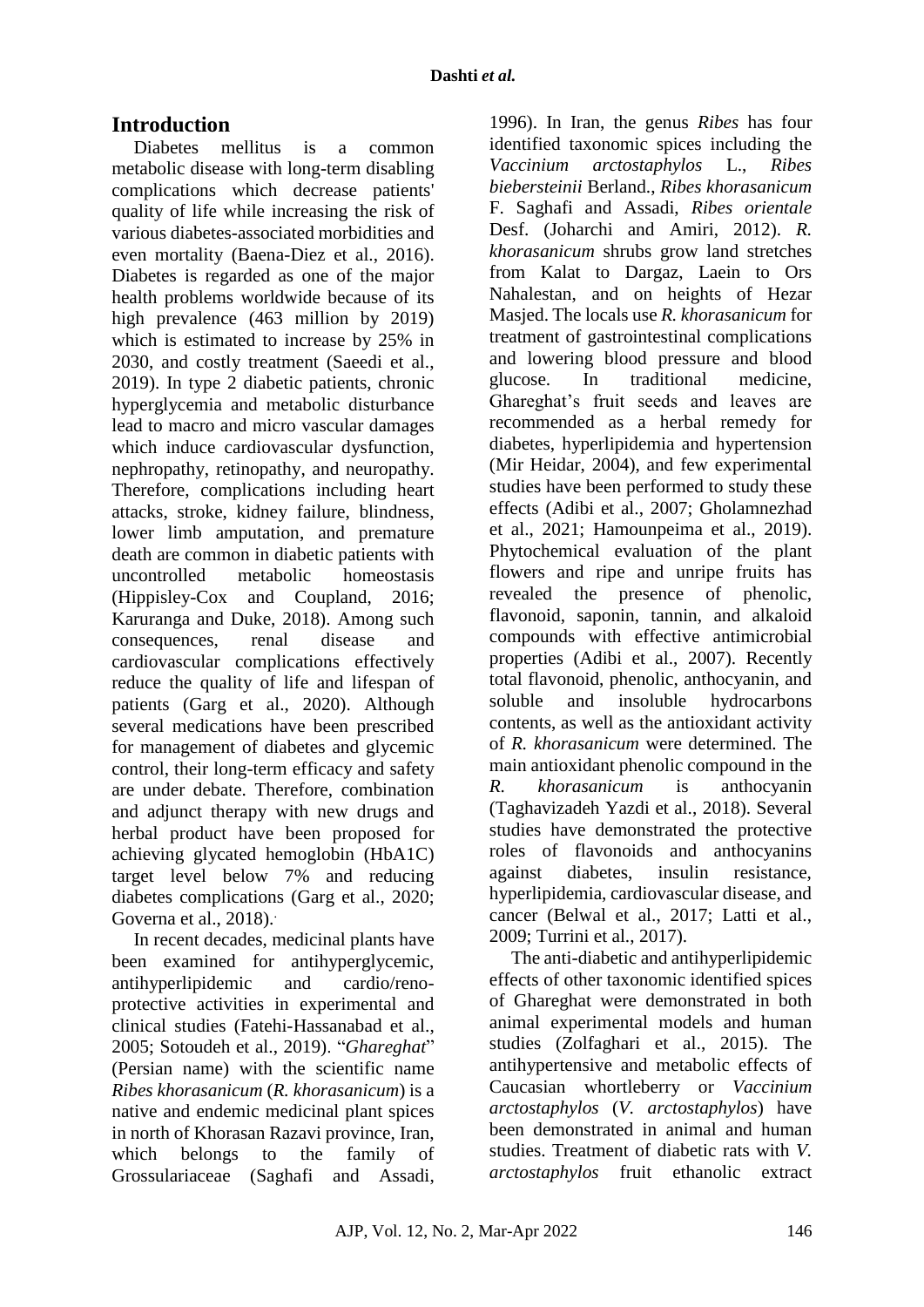showed antioxidant, antihypertriglyceridemic, and antihyperglycemic effects, which were related to its stimulatory effect on the pancreatic insulin and myocardial glucose transporter 4 genes expression as well as its inhibitory action on  $\alpha$ -glucosidase activity (Feshani et al., 2011). Moreover, in several clinical trials, the antihyperglycemic and anti-hyperlipidemic properties of *V. arctostaphylos* fruit and leaf extract were indicated (Kianbakht et al., 2013; Kianbakht et al., 2014; Soltani et al., 2014). However, to the best of our knowledge, there is no clinical trial evaluating the antidiabetic properties of *R. khorasanicum*. Therefore, the aim of this study was to investigate the anti-hyperglycemic and antihyperlipidemic effects of *R. khorasanicum* hydro-ethanolic extract in diabetic patients.

# **Materials and Methods Preparation of extracts**

The dried plant fruits of *R. khorasanicum* were purchased from a local herb market in August 2018. The plant's specimen was identified by botanists in the herbarium of Mashhad School of Pharmacy (specimen number:13233). To prepare the hydro-ethanolic extract, 100 g of chopped *R. khorasanicum* dried fruit was mixed with 2800 ml of 50% ethanol for 72 hr at 40°C. Then, the solvent (ethanol+water) was totally removed by rotary evaporation under reduced pressure, resulting in an extraction yield of 34.11% (W/W). This process was then repeated several times during the study. The dried fruit and the extract were stored at 4°C in a closed dark container.

## **Preparation of the placebo and** *R. khorasanicum* **fruit extract capsules**

Avicel microcrystalline cellulose (Ph-102) was used for granulation and powdering the extract and as placebo powder. For preparation of the final dry extract powder, the extract and excipient were mixed at 1:1 w/w ratio. Gelatin capsules (700±50 mg) containing placebo or extract powder were prepared using a hand-operated capsule-filling machine (Scientific Instruments and Technology Corporation, USA). Each *R. khorasanicum* hydro-ethanolic extract powder capsule contained 350 mg of the dried extract powder. The *R. khorasanicum* and placebo capsules were identical in all aspects.

## **Standardizing the** *R. khorasanicum* **extract**

The extract was standardized based on its phenolic content by Folin-Ciocalteu method. Briefly, a sample (20 µl) of the extract (10 mg/ml) or gallic acid (as standard) was added to Folin-Ciocalteu reagent (100 µl) and sodium carbonate (300 µl, 1 mol/l). Then, volume of the mixture was adjusted to 2 ml using deionized water and the optical absorbance was measured after 2 hr at 765 nm, using spectrophotometer (Biotek, USA). The standard curve of gallic acid (0, 50, 100, 150, 250, and 500 mg/l) was plotted and the content of total phenols in the extract was expressed as milligram of gallic acid equivalents (Hosseini et al., 2017).

## **Subjects' enrolment and allocation**

In the present double-blinded clinical study, diabetic patients of both sexes referring to Diabetes Center of Imam Reza Hospital, Mashhad University of Medical Sciences (Mashhad, Iran) were enrolled from September 09, 2018 to January 25, 2020. For calculating sample size the statistical parameters of previous studies were considered (Kianbakht and Hashem-Dabaghian, 2019; Mohtashami et al., 2019). Patients were assessed for eligibility based on the following inclusion criteria: Age between 35-60 years, being diagnosed with diabetes for at least 6 months (FBS≥126 mg/dl, Blood sugar 2 hr post-prandial  $(2hPPG) \geq 200 \text{ mg/dl}$  and HbA1c $\geq 6.5\%$ ), who were receiving oral anti-diabetic drug. The exclusion criteria were as follows: Patients with cardiac, renal, and hepatic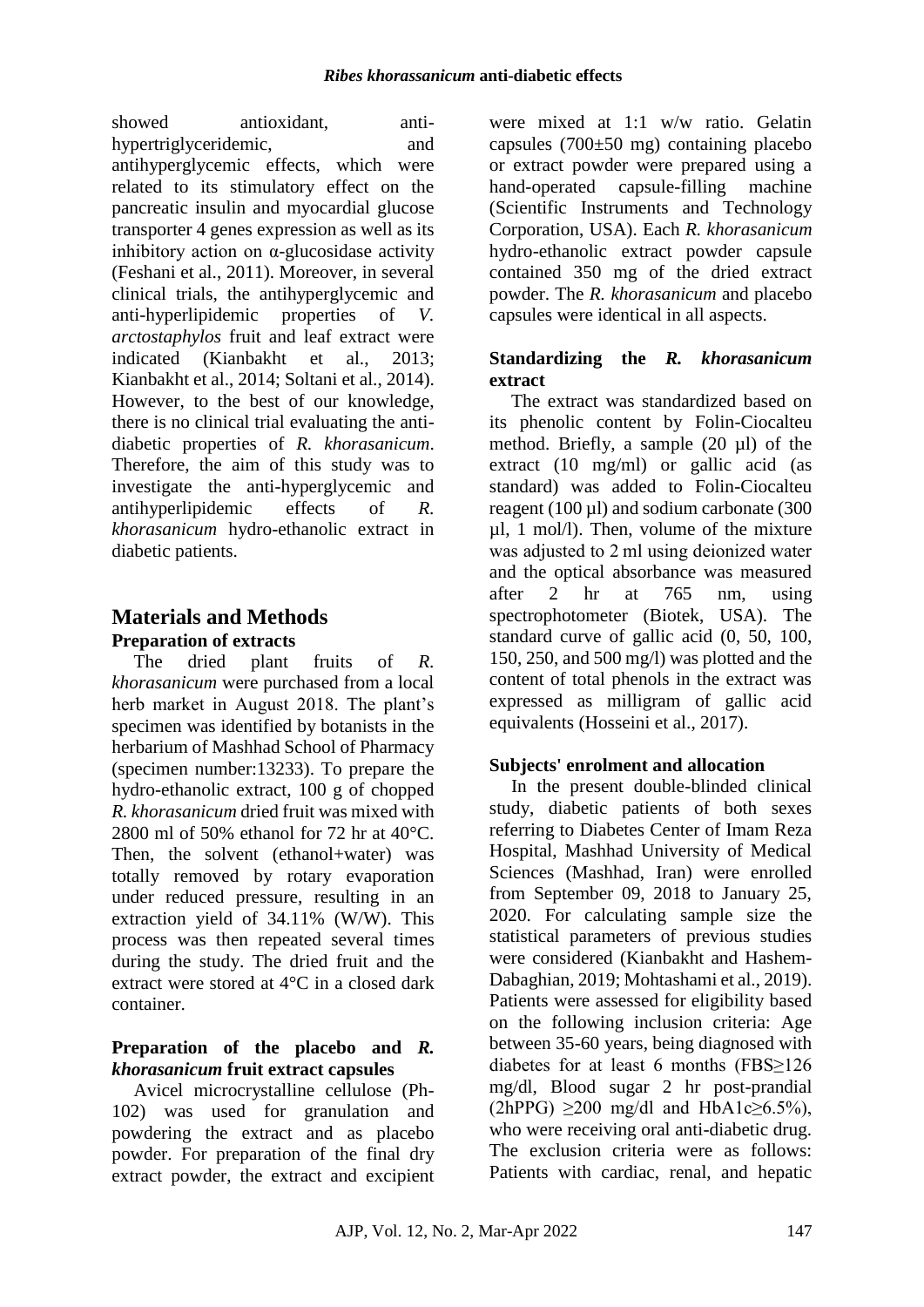diseases, patients who had concomitant infections, patients with insulin injection or smoking, pregnant and breastfeeding women, patients with recent (in the last month) and concurrent use of herbal medications, aspirin, anticoagulant drugs and those who reported any side effect due to the study intervention. From 161 patients, 59 patients were excluded and 22 patients refused to participate. The remaining 80 patients were randomly assigned to the placebo or *R. khorasanicum* extract intervention groups using block randomization by computer-generated random number Table (Figure 1). The patients were asked to sign a written informed consent form before participation in the study and they were assured about confidential process of recording and publishing of their data. The participants were asked to take placebo or extract capsules every 12 hr/day alongside their current medications. This clinical trial was registered in the Iranian Registry of Clinical Trail (IRCT ID: IRCT2015110219739N1).

At the start of the study (i.e. baseline) patients were asked about demographic data. Moreover, at the beginning of the study and after the 3-month intervention period, biochemical parameters including blood levels of FBS, 2hPPG, HbA1c, total cholesterol, triglyceride, LDL-C, and HDL-C were analyzed, and blood pressure (BP) measurement was done. Biochemical assessment was done using auto-analyzer (Hitachi 917, Japan) and ambulatory blood pressure monitoring for BP measurement. For determination of extract safety, the patients were asked to report any adverse effects occurring during the study, and at the beginning and at the end of the intervention, liver enzymes (SGOT and SGPT) and kidney function (in terms of urea, creatinine, and microalbumin level) were assessed.

#### **Statistical analysis**

Statistical analyses were performed using SPSS 20 software. For data analysis, chi-square test and student t-test were carried out and significance level was set at  $p < 0.05$ .





Figure 1. The consort flow diagram of the study.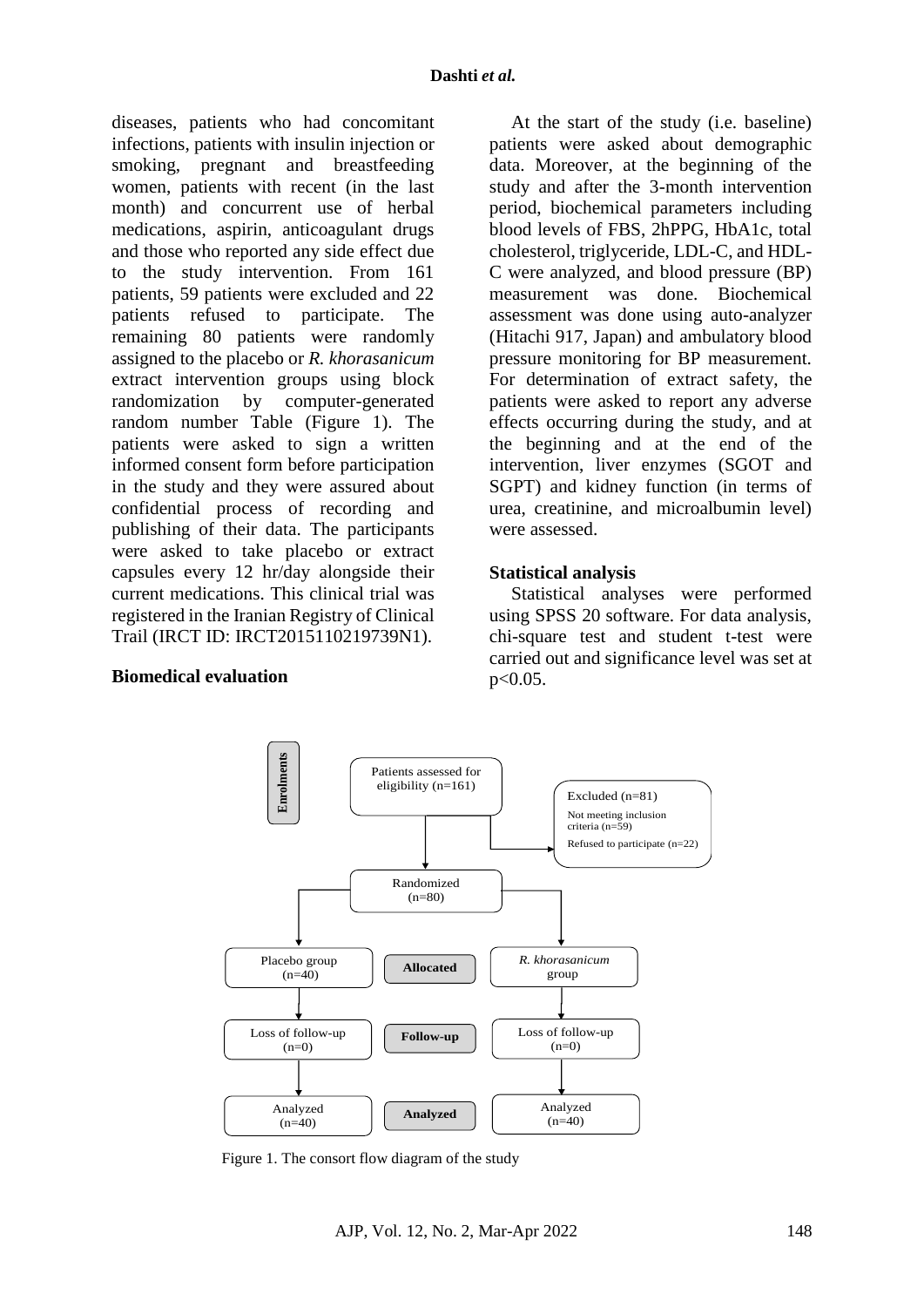### **Results**

#### **Content of phenolic compounds in the extract**

The content of phenolic compounds in the extract of *R. khorasanicum* was 54 mg gallic acid equivalent per gram of the extract. Considering the percentage of solid residue obtained through plant extraction (34.11%), each gram of *R. khorasanicum* contained 18.36 mg phenolic compounds (gallic acid equivalent). Since, each 700 mg-capsule contained 350 mg dried extract of *R. khorasanicum*, the equivalent phenolic compounds in each capsule was 18.9 mg.

#### **Lipid, glucose and blood pressure profile of the study population**

The placebo and extract groups were matched for baseline demographic data, including gender, age, education, antidiabetic medication, diabetes duration, body mass index (BMI) and blood pressure.

There were no significant differences between groups in these parameters at baseline  $(p>0.05$  for all) (Table 1). In addition, before intervention data analysis showed that there were no significant differences in biomedical parameters including blood levels of FBS, 2hPPG, HbA1c, total cholesterol, triglyceride, LDL-C, and HDL-C, SGOT, SGPT, urea, creatinine, and urine microalbumin level between the placebo and extract groups  $(p>0.05$  for all).

After intervention, with in groups evaluation showed that in the extract group, the levels of FBS, 2hPPG, HbA1c, total cholesterol, triglyceride, and LDL-C, as well as diastolic and mean BP values were significantly decreased compared to baseline (p<0.001 for all). Moreover, in the placebo group the FBS, 2hPPG, total cholesterol, diastolic and mean BP values were significantly decreased compared to baseline ( $p < 0.01-p < 0.001$ ) (Tables 2).

| Table 1. Baseline characteristics of the study participants |  |  |  |  |
|-------------------------------------------------------------|--|--|--|--|
|-------------------------------------------------------------|--|--|--|--|

| <b>Variable</b>               | Placebo group $(N=40)$ | <i>Ribes khorasanicum</i> group $(N=40)$ | p value  |
|-------------------------------|------------------------|------------------------------------------|----------|
| Age(year)                     | $47.1 \pm 8.21$        | 49.07±7.12                               | $0.25**$ |
| Gender                        | N(% )                  | N(%)                                     |          |
|                               |                        |                                          | $0.49*$  |
| Female                        | 21(52.5)               | 25(62.5)                                 |          |
| Male                          | 19(47.5)               | 15(37.5)                                 |          |
| <b>BMI</b> ( $kg/m2$ )        | $29.77 \pm 4.7$        | $29.08.8 \pm 3.58$                       | $0.47**$ |
| <b>BMI</b>                    | N(% )                  | N(% )                                    | $0.87*$  |
| <b>Normal</b>                 | 3(7.5)                 | 3(7.5)                                   |          |
| Overweight                    | 23(57.5)               | 26(65)                                   |          |
| <b>Obese</b>                  | 14(35)                 | 11(27.5)                                 |          |
| <b>Education</b>              | N(% )                  | N(%)                                     | $0.57*$  |
| <b>Illiterate</b>             | 3(7.5)                 | 4(10)                                    |          |
| <b>Primary School</b>         | 22(55)                 | 26(65)                                   |          |
| <b>Secondary School</b>       | 10(25)                 | 8(20)                                    |          |
| <b>University</b>             | 5(12.5)                | 2(5)                                     |          |
| Oral anti diabetic medication | N(% )                  | N(%)                                     | $0.83*$  |
| <b>Metformin</b>              | 16(40)                 | 19(47.5)                                 |          |
| Other                         | 24(60)                 | 21(52.5)                                 |          |
|                               |                        |                                          |          |
| Diabetes duration (year)      | $5.25 \pm 3.61$        | $6.7 + 4.9$                              | $0.14**$ |
| SBP (mm Hg)                   | $130 \pm 12.9$         | 129.75±10.12                             | $0.92**$ |
| DBP (mm Hg)                   | 72.9±6.97              | $71.5 + 5.45$                            | $0.33**$ |
| Mean BP (mm Hg)               | $91.9 \pm 8.3$         | $90.91 \pm 6.36$                         | $0.55**$ |

Data are presented as percentage and Mean±SD (standard deviation). BMI=body mass index; SBP=systolic blood pressure; DBP=diastolic blood pressure. \*chi-squared test and \*\*independent t-test were used to compare the two groups at baseline.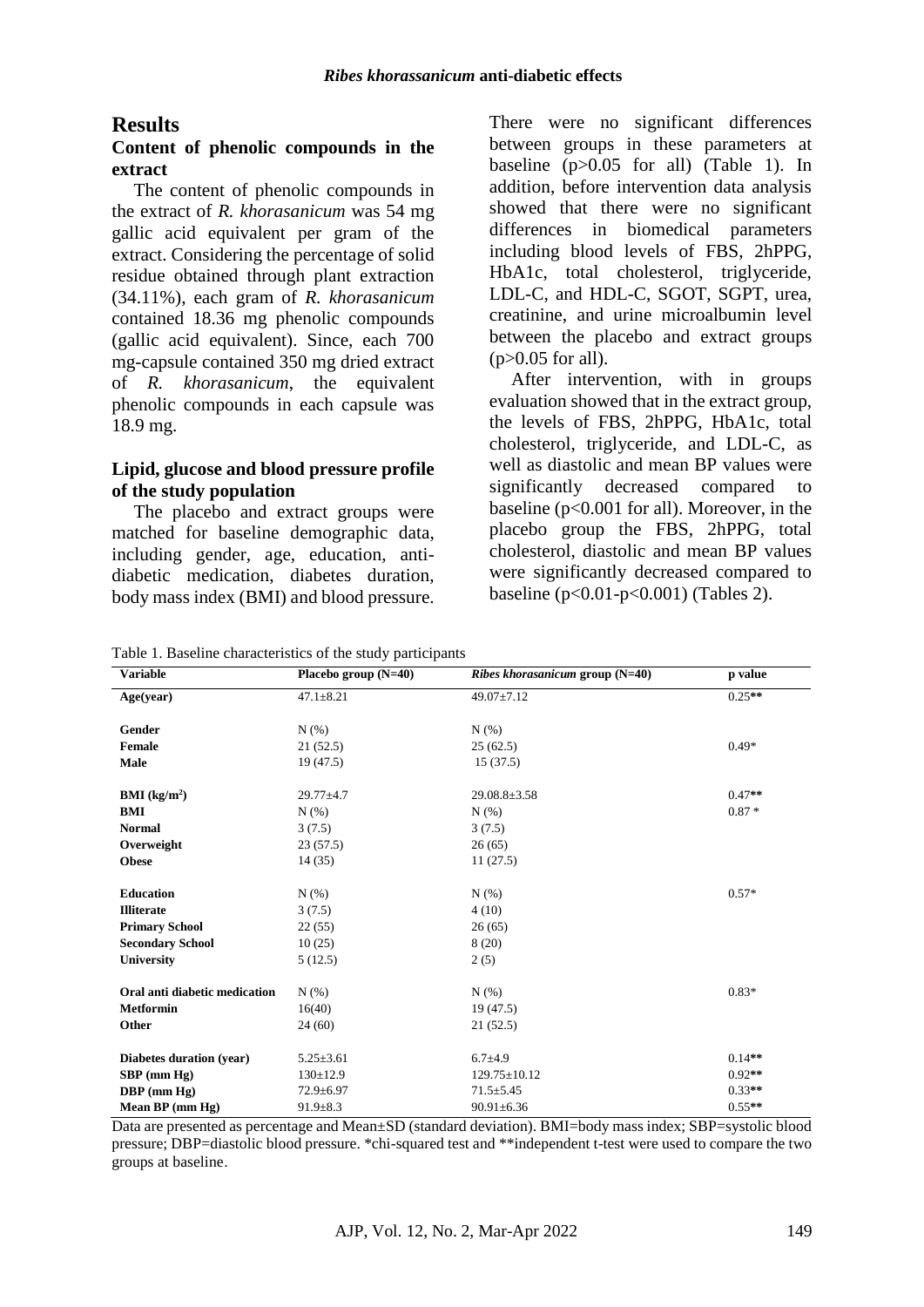#### **Dashti** *et al.*

| Table 2. Clinical parameters at baseline and after 90-day intervention |  |  |  |  |  |
|------------------------------------------------------------------------|--|--|--|--|--|
|------------------------------------------------------------------------|--|--|--|--|--|

| <b>Parameter</b>   | <b>Ribs khorassanicum</b> |                    | <b>Placebo</b> |                    |                    |                               | <b>Differences</b>    |               |
|--------------------|---------------------------|--------------------|----------------|--------------------|--------------------|-------------------------------|-----------------------|---------------|
|                    |                           |                    |                |                    |                    | between groups<br>$(p-value)$ |                       |               |
|                    | <b>Baseline</b>           | Day 90             | p-value        | <b>Baseline</b>    | Day 90             | p-value                       | <b>Before</b><br>Int. | After<br>Int. |
| FBS (mg/dl)        | 177.63±39.79              | $140.77 \pm 22.9$  | < 0.0001       | $173.77 + 41.7$    | $159.1 \pm 30.7$   | 0.004                         | 0.67                  | 0.003         |
| $2hPPG$ (mg/dl)    | 258.58±69.07              | 219.62±48.97       | < 0.0001       | $262.12 \pm 71.38$ | $233.72\pm 66$     | 0.0007                        | 0.822                 | 0.281         |
| HbA1c $(\% )$      | $8.20 \pm 1.31$           | $7.81 \pm 1.08$    | 0.0014         | $8.24 \pm 1.14$    | $8 \pm 1.06$       | 0.1072                        | 0.88                  | 0.42          |
| TG (mg/dl)         | $160.75 \pm 70.01$        | $137.9 + 46.15$    | 0.0011         | $165.57 \pm 64.18$ | $161.65 \pm 57.92$ | 0.6446                        | 0.98                  | 0.046         |
| $TC$ (mg/dl)       | $185.62 \pm 39.10$        | $153.65 \pm 23.42$ | < 0.0001       | $178.12 \pm 33.07$ | $167.1 \pm 32.32$  | 0.0006                        | 0.357                 | 0.036         |
| $LDL-C$ (mg/dl)    | $114.62 \pm 35.41$        | 89.24±25.38        | 0.0002         | $110.62{\pm}33.98$ | $108.82 \pm 32.13$ | 0.622                         | 0.84                  | 0.003         |
| $HDL-C$ (mg/dl)    | $37.8 \pm 6.54$           | $36.82 \pm 5.43$   | 0.4708         | $38.85 \pm 5.65$   | $37.62 \pm 5.85$   | 0.3442                        | 0.445                 | 0.528         |
| <b>SGOT (U/I)</b>  | $22.47 \pm 7.40$          | $21.55 \pm 7.01$   | 0.5681         | $22.80 \pm 6.38$   | $25.07 \pm 12.31$  | 0.6859                        | 0.348                 | 0.119         |
| <b>SGPT (U/I)</b>  | $26.87 \pm 11.61$         | $25.85 \pm 10.85$  | 0.6846         | $25.85 \pm 10.44$  | $25.55 \pm 10.23$  | 0.8971                        | 0.679                 | 0.899         |
| Urea $(mg/dl)$     | $17.07 \pm 5.08$          | $17.75 \pm 8.15$   | 0.6580         | $18.07 + 4.99$     | $17.12 \pm 3.61$   | 0.3329                        | 0.377                 | 0.658         |
| Creatinine (mg/dl) | $1.02 \pm 0.19$           | $0.97 \pm 0.14$    | 0.156          | $0.95 \pm 0.17$    | $0.94 \pm 0.11$    | 0.8176                        | 0.06                  | 0.312         |
| $MAU$ (mg/l)       | $22.09 \pm 15.85$         | $22.4 \pm 19.12$   | 0.9383         | $21.83 \pm 15.52$  | $23.17 \pm 14.46$  | 0.6902                        | 0.94                  | 0.838         |
| $SBP$ (mmHg)       | $129.75 \pm 10.12$        | $125.5 + 8.75$     | 0.0481         | $130 \pm 12.9$     | $124.87 \pm 11.5$  | 0.0648                        | 0.92                  | 0.78          |
| $DBP$ (mmHg)       | $71.5 \pm 5.45$           | $66.5 \pm 5.33$    | < 0.0001       | $72.9 \pm 6.97$    | $68.12 \pm 6.76$   | 0.0027                        | 0.33                  | 0.23          |
| Mean BP (mmHg)     | $90.91 \pm 6.36$          | $86.16 \pm 5.77$   | 0.0008         | $91.9 \pm 8.3$     | $87.04 \pm 11.5$   | 0.0079                        | 0.54                  | 0.56          |

Data are presented as percentage and Mean±SD (standard deviation). Independent samples t-test was used for statistical analysis between groups and dependent sample t-test was used for statistical analysis within groups. Int=intervention; FBS=Fasting blood glucose; 2hPPG=2 hours postprandial; TG=Triglyceride; TC=Total cholesterol; MAU=Urine Microalbumin; SBP=Systolic blood pressure; DBP=Diastolic blood pressure.



Figure 2. Mean changes (%) of FBS (Fasting blood glucose), 2hPPG (2 hours postprandial), TG (Triglyceride), TC (total cholesterol), LDL-C (low-density lipoprotein cholesterol) and HDL-C (high-density lipoprotein cholesterol) of placebo (medium filled bars) and *Ribes khorasanicum* group (fine filled bars). \*p<0.05 and \*\*p<0.01, compared to placebo group.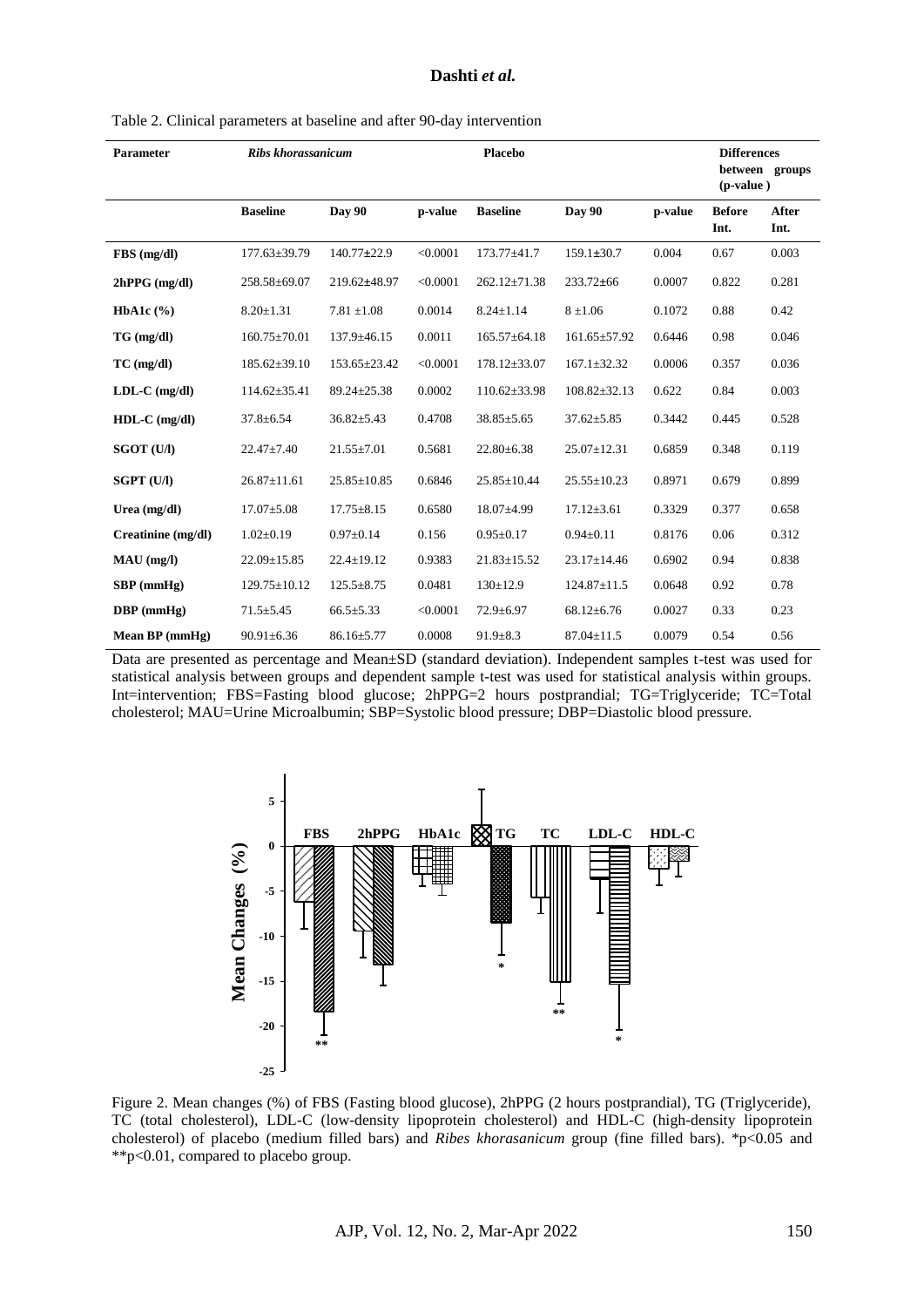Between groups evaluation indicated that after intervention, the *R. khorasanicum* hydro-ethanolic extract supplementation significantly decreased the levels of FBS, total cholesterol, triglyceride, and LDL-C in the extract group compared to the placebo group  $(p<0.05-p<0.01)$  (Figure 2). However, 2hPPG, HbA1c, HDL-C, SGOT, SGPT, urea, creatinine, and urine microalbumin values did not significantly vary between the placebo and extract groups (Table 2). Moreover, the *R. khorasanicum* hydro-ethanolic extract supplementation did not significantly affect the patients' BP compared to the placebo after three months of intervention (Table 2). No adverse effects were noted by the patients of either group.

## **Discussion**

Diabetes mellitus is a highly prevalent disease with long-term metabolic disturbances causing cardiovascular, neuropathic, and renal complications; however, there is still no effective medication for improving patients' life expectancy and quality of life (Garg et al., 2020). Therefore, considering alternative complementary medicine, especially medicinal plants in the management of diabetes patients is an urgent need. In recent decades, researchers have studied several herbal plants as adjunct or alternative antidiabetic agents (Jacob and Narendhirakannan, 2019).

To the best of our knowledge, there is no clinical report about the anti-diabetic effects of *R. khorassanicum*. In this RCT, three-month co-supplementation with *R. khorassanicum* hydro-ethanolic extract showed antihyperglycemic and antihyperlipidemic effects without any side effects or alterations in liver and kidney function tests. These results supported the previous study which demonstrated that treatment of streptozocin-induced diabetic rats with *R. khorassanicum* hydro-ethanolic extract (500 mg/kg /day) decreased serum levels of glucose, TC, LDL-C, TG, SGPT, creatinine, and urea, and improved insulin levels and kidney and liver oxidative stress status. Moreover, the anti-diabetic effects of *R. khorassanicum* extract were comparable with those of metformin (500 mg/kg/day). Therefore, the anti-diabetic effects of *R. khorassanicum* might be related to its antioxidant properties and its stimulatory effects on insulin secretion (Gholamnezhad et al., 2021).

The fruit extract of *R. khorassanicum* is rich in phenolic compounds and anthocyanins; α-amylase and α-glucosidase inhibitory activities of these compounds have been reported (Da Silva Pinto et al., 2010; Grussu et al., 2011). The inhibition of these enzymes might slow starch hydrolysis which results in reducing and delaying intestinal glucose absorption (Akkarachiyasit et al., 2010; Belwal et al., 2017; Grussu et al., 2011). In addition, anthocyanin increase glucose uptake by enhancing adipose tissue and muscle sensitivity to insulin (Turrini et al., 2017).

Although there was no significant difference in HbA1c values between the placebo and extract groups, comparison of baseline and after-treatment values showed a significant reduction in HbA1c values in the extract-treated group. HbA1c level is a reliable indicator of the glycemic index and it was also introduced as a predictor of hyperlipidemia (Hussain et al., 2017). The results of this study showed that *R. khorassanicum* co-administration could affect both glycemic index and lipid profile which are important in prognosis of cardiovascular complications. *R. khorassanicum* significantly reduced patients' blood pressure compared to the placebo. An animal study indicated that the anti-hypertensive effect of this plant was mediated through modification of nitric oxide pathway or oxidative stress status (Hamounpeima et al., 2019). Moreover, both *in vitro* and *in vivo* experiments have shown that anthocyanin inhibits the lipogenesis activity while enhances the activity of lipolytic enzymes (Belwal et al., 2017; You et al., 2011). In a clinical study,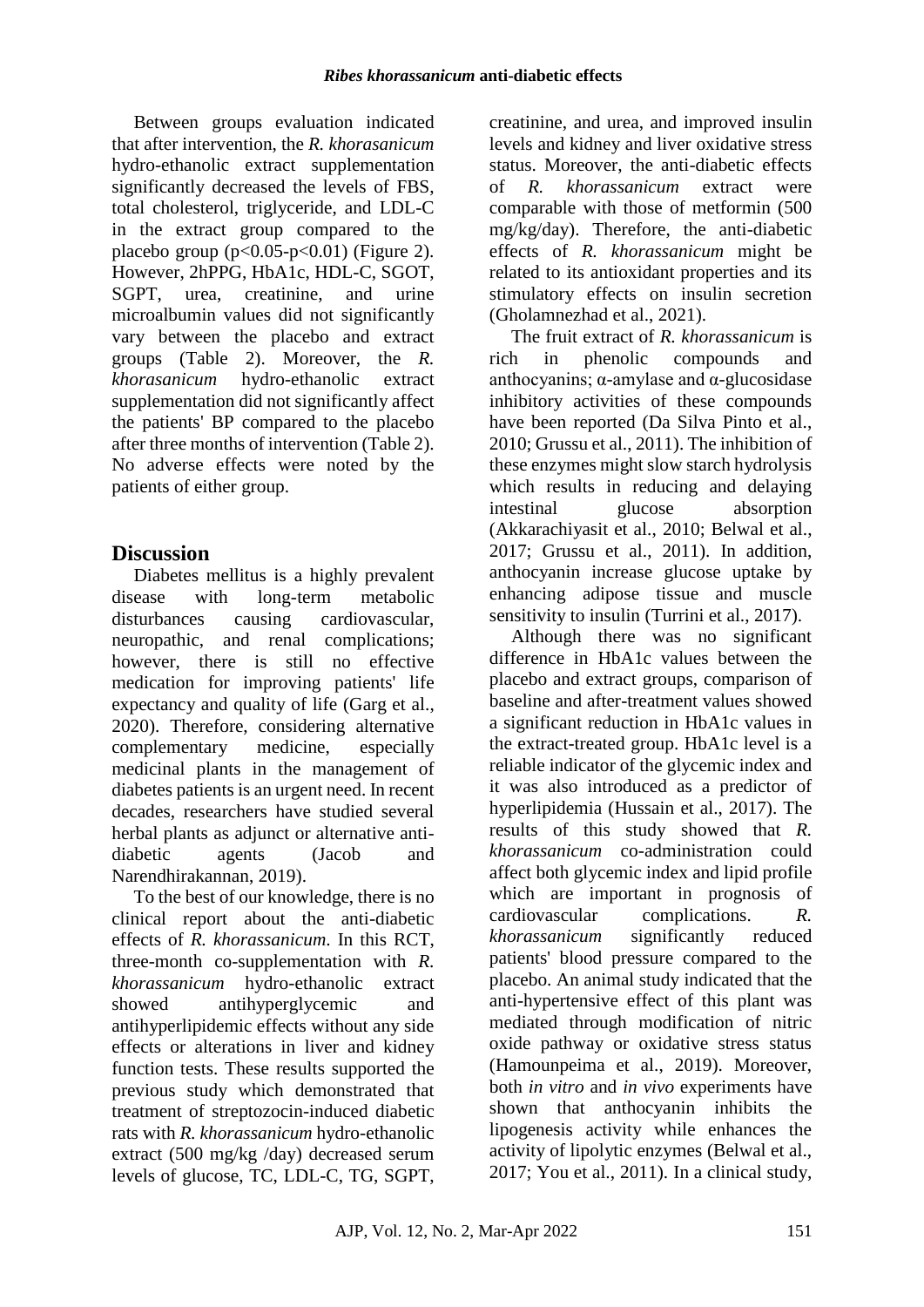anthocyanin supplementation alleviated diabetic patients' hyperlipidemia and decreased their serum levels of LDL cholesterol, triglycerides, apolipoprotein (apoB-48 and apoC-III) while increased HDL cholesterol, improved antioxidant capacity, and reduced insulin resistance (Li et al., 2015). Adjunct therapy with *V. arctostaphylos* (another identified taxonomic spices of Ghareghat) leaf hydroalcoholic extract alongside conventional drugs exerted additional antihyperglycemic, antihyperlipidemic and antihypertensive effects in hypertensive type 2 diabetic patients (Mohtashami et al., 2019).

In the present study, comparison of baseline and after-treatment values showed significant improvements in FBS, 2hPPG, and diastolic and mean arterial pressure of the placebo group. Patients' participation in a study might affect psychological factors which lead to better following of the instructions and medication related to diabetes management. In this study, patients were asked to continue their routine physical activity and diet, but they were not advised to report them and it could be a limitation of this study. More clinical trials are needed before introduction of adjunct therapy with *R. khorassanicum* for ameliorating diabetes-induced metabolic disturbances in the patients. In addition, mechanisms underlying hypoglycemic and hypolipidemic effects of this plant and its constituents should be evaluated in future studies.

This study is the first clinical study about the effects of *R. khorassanicum* extract and no adverse effects were noted by the patients of the extract group. However the tolerability and safety of the *V. arctostaphylos* had been established by previous studies (Kianbakht and Hashem-Dabaghian, 2019; Mohtashami et al., 2019; Soltani et al., 2014).

In conclusion, co-supplementation of diabetic patients with *R. khorassanicum* extract ameliorated hyperglycemia and hyperlipidemia without causing adverse

effects therefore, it could be recommended as an alternative therapy to improve diabetes-induced metabolic disturbances.

### **Acknowledgment**

The authors would like to thank the Vice Presidency of Research of Mashhad University of Medical Sciences for financial support (grant number: 950968).

### **Conflicts of interest**

The authors have declared that there is no conflict of interest.

## **References**

- Adibi F, Ejtehadi H, Abrishamchi P. 2007. Phytochemicals and antibacterial effects of ribes khorassanicum Saghafi & Assadi, an endemic plant species to North-East of Khorasan. J Med Plant Res, 4: 64-73.
- Akkarachiyasit S, Charoenlertkul P, Yibchok-Anun S, Adisakwattana S. 2010. Inhibitory activities of cyanidin and its glycosides and synergistic effect with acarbose against intestinal alpha-glucosidase and pancreatic alpha-amylase. Int J Mol Sci, 11: 3387- 3396.
- Baena-Diez JM, Penafiel J, Subirana I, Ramos R, Elosua R, Marín-Ibañez A, Guembe MJ, Rigo F, Tormo-Díaz MJ, Moreno-Iribas C, Cabré JJ, Segura A, García-Lareo M, de la Cámara AG, Lapetra J, Quesada M, Marrugat J, Medrano MJ, Berjón J, Frontera G, Gavrila D, Barricarte A, Basora J, García JM, Pavone NC, Lora-Pablos D, Mayoral E, Franch J, Mata M, Castell C, Frances A, Grau M. 2016. Risk of cause-Specific death in individuals with diabetes: A competing risks analysis. Diabetes Care, 39: 1987- 1995.
- Belwal T, Nabavi SF, Nabavi SM, Habtemariam S. 2017. Dietary anthocyanins and insulin resistance: when food becomes a medicine. Nutrients, 9: 1111.
- Da Silva Pinto M, Kwon Y-I, Apostolidis E, Lajolo FM, Genovese MI, Shetty K. 2010. Evaluation of red currants (Ribes rubrum l.), black currants (Ribes nigrum l.), red and green gooseberries (Ribes uva‐crispa) for potential management of type 2 diabetes and hypertension using in vitro models. J Food Biochem, 34: 639-660.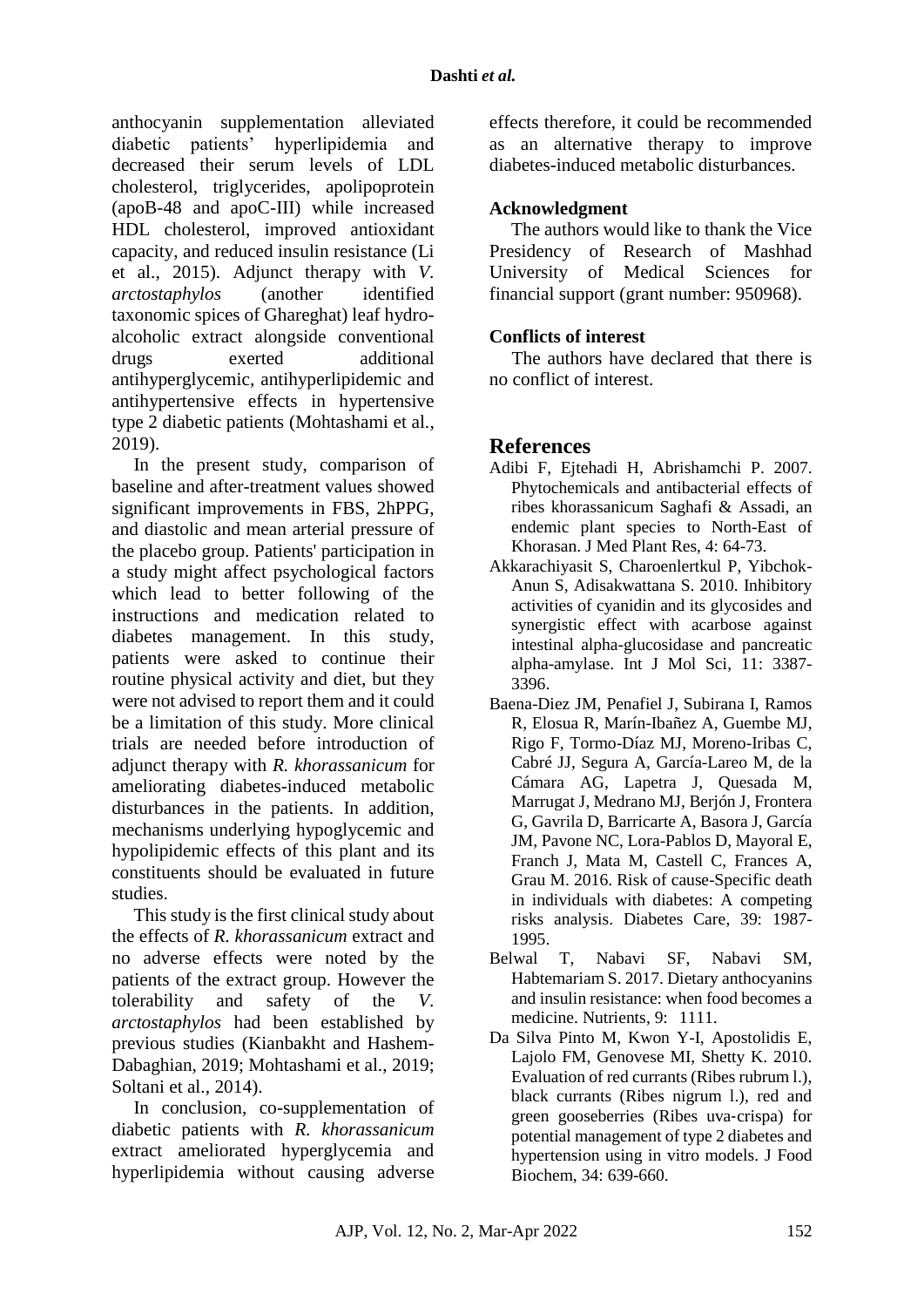- Fatehi-Hassanabad Z, Gholamnezhad Z, Jafarzadeh M, Fatehi M. 2005. The antiinflammatory effects of aqueous extract of ginger root in diabetic mice. Daru, 13: 70- 73.
- Feshani AM, Kouhsari SM, Mohammadi S. 2011. Vaccinium arctostaphylos, a common herbal medicine in Iran: molecular and biochemical study of its antidiabetic effects on alloxan-diabetic Wistar rats. J Ethnopharmacol, 133: 67-74.
- Garg SK, Brackett S, Reinicke T, Hirsch IB. 2020. New medications for the treatment of diabetes. Diabetes Technol Ther, 22: S149 s173.
- Gholamnezhad Z, Hadjzadeh M-A-R, Sotoudeh R, Aghaei A, Kasraie N. 2021. The effects of Ribes khorasanicum hydroethanolic extract on STZ-induced diabetic complications in rats. Vet Res Forum, doi: 10.30466/vrf.2020.113744.2707.
- Governa P, Baini G, Borgonetti V, Cettolin G, Giachetti D, Magnano AR, Miraldi E, Biagi M. 2018. Phytotherapy in the management of diabetes: A review. Molecules, 23: 105.
- Grussu D, Stewart D, McDougall GJ. 2011. Berry polyphenols inhibit α-Amylase *in vitro*: identifying active components in rowanberry and raspberry. J Agric Food Chem, 59: 2324-2331.
- Hamounpeima I, Hosseini M, Mohebbati R, Shafei MN. 2019. Effect of hydroalcoholic extract of *Ribes khorasanicum* on acute hypertension induced by L-NAME in rat. J Pharmacopunct, 22: 160-165.
- Hippisley-Cox J, Coupland C. 2016. Diabetes treatments and risk of amputation, blindness, severe kidney failure, hyperglycaemia, and hypoglycaemia: open cohort study in primary care. bmj, 352: i1450.
- Hosseini A, Mollazadeh H, Amiri MS, Sadeghnia HR, Ghorbani A. 2017. Effects of a standardized extract of Rheum turkestanicum Janischew root on diabetic changes in the kidney, liver and heart of streptozotocin-induced diabetic rats. Biomed Pharmacother, 86: 605-611.
- Hussain A, Ali I, Ijaz M, Rahim A. 2017. Correlation between hemoglobin A1c and serum lipid profile in Afghani patients with type 2 diabetes: hemoglobin A1c prognosticates dyslipidemia. Ther Adv Endocrinol Metab, 8: 51-57.

Jacob B, Narendhirakannan RT. 2019. Role of

medicinal plants in the management of diabetes mellitus: a review. 3 Biotech, 9: 4.

- Joharchi MR, Amiri MS. 2012. Taxonomic evaluation of misidentification of crude herbal drugs marketed in Iran. Avicenna J Phytomed, 2: 105-112.
- Karuranga S, Duke L. 2018. Tackling the complications of diabetes. Diabetes Res Clin Pract, 141: 294-296.
- Kianbakht S, Abasi B, Dabaghian FH. 2013. Anti-hyperglycemic effect of Vaccinium arctostaphylos in type 2 diabetic patients: a randomized controlled trial. Forsch Komplementmed, 20: 17-22.
- Kianbakht S, Abasi B, Hashem Dabaghian F. 2014. Improved lipid profile in hyperlipidemic patients taking *Vaccinium arctostaphylos* fruit hydroalcoholic extract: A randomized double-Blind placebocontrolled clinical trial. Phytother Res, 28: 432-436.
- Kianbakht S, Hashem-Dabaghian F. 2019. Antihypertensive efficacy and safety of Vaccinium arctostaphylos berry extract in overweight/obese hypertensive patients: A randomized, double-blind and placebocontrolled clinical trial. Complement Ther Med, 44: 296-300.
- Latti AK, Kainulainen PS, Hayirlioglu-Ayaz S, Ayaz FA, Riihinen KR. 2009. Characterization of anthocyanins in caucasian blueberries (Vaccinium arctostaphylos L.) native to Turkey. J Agric Food Chem, 57: 5244-5249.
- Li D, Zhang Y, Liu Y, Sun R, Xia M. 2015. Purified anthocyanin supplementation reduces dyslipidemia, enhances antioxidant capacity, and prevents insulin resistance in diabetic patients. J Nutr, 145: 742-748.
- Mir Heidar H. 2004. Herbal knowledge: Usage of herbs in prevention and treatment of diseases, with latest research around the world, vol 4. Daftare Nashre Farhange Eslami, Tehran.
- Mohtashami R, Fallah Huseini H, Nabati F, Hajiaghaee R, Kianbakht S. 2019. Effects of standardized hydro-alcoholic extract of Vaccinium arctostaphylos leaf on hypertension and biochemical parameters in hypertensive hyperlipidemic type 2 diabetic patients: a randomized, double-blind and placebo-controlled clinical trial. Avicenna J Phytomed, 9: 44-53.
- Saeedi P, Petersohn I, Salpea P, Malanda B, Karuranga S, Unwin N, Colagiuri S,